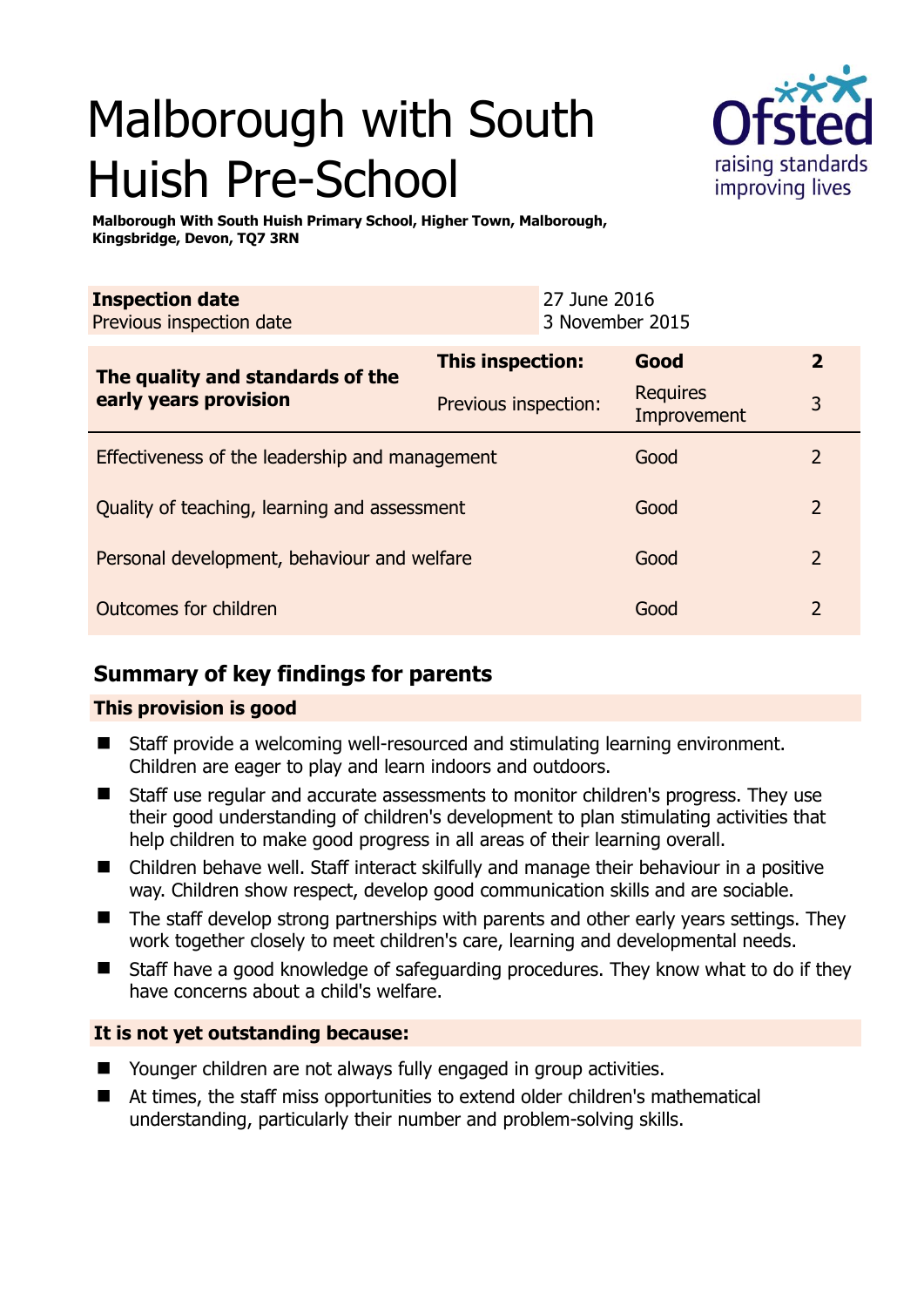## **What the setting needs to do to improve further**

#### **To further improve the quality of the early years provision the provider should:**

- maximise opportunities to further extend children's problem-solving skills and number awareness
- develop the organisation of group times to increase opportunities for vounger children to engage in activities to further support their learning and outcomes.

#### **Inspection activities**

- The inspector observed activities and the impact of teaching on children's learning, indoors and outdoors.
- The inspector looked at children's assessment records, planning records and a sample of documentation relating to children's welfare.
- The inspector held meetings with the manager at appropriate times, and carried out a joint observation.
- The inspector checked evidence of staff suitability and qualifications.
- The inspector took account of the views of parents, and of the provider's selfevaluation.

#### **Inspector**

Dawn Biggers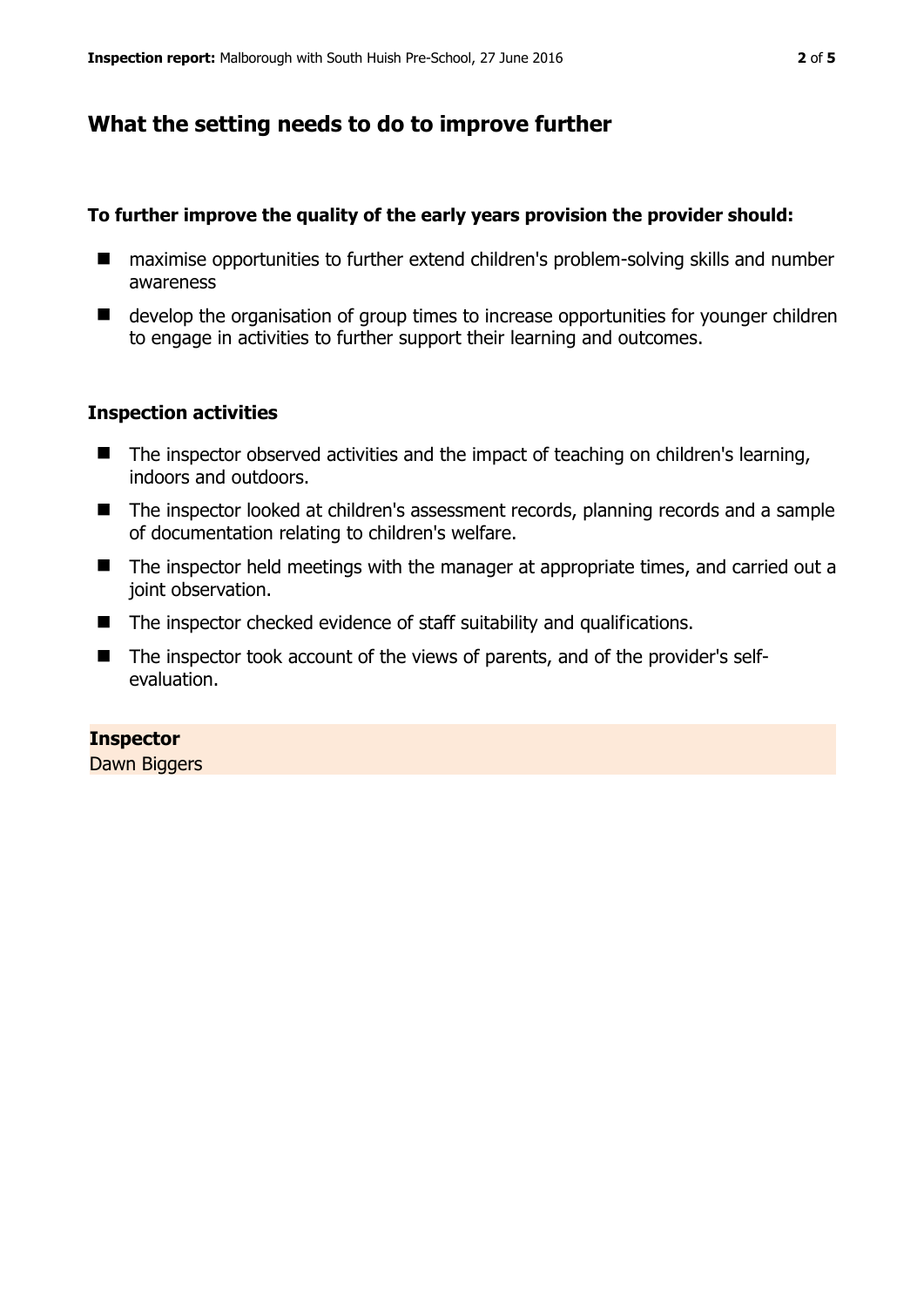## **Inspection findings**

#### **Effectiveness of the leadership and management is good**

The manager has a good understanding of the requirements and her responsibility to support children's health and welfare. Since the last inspection, outcomes for children have improved. The manager closely monitors patterns in children's learning, to identify gaps in learning so they can be quickly closed. Effective planning supports children's next steps in learning and provides them with appropriate challenges. Good teamwork and communication with parents and other settings have increased the way information is shared and help children to make good progress. Safeguarding is effective. The strong emphasis on staff suitability, through rigorous recruitment processes, staff guidance and training, contributes to effective teaching practice. For example, ideas from a communication course have helped staff to increase younger children's vocabulary and sentence structure.

#### **Quality of teaching, learning and assessment is good**

Staff use their good knowledge of how children learn to plan exciting learning experiences. Children are enthusiastic as staff engage effectively and encourage their explorations. For example, children who less confidently engage in sensory activities are supported well and enjoy making marks with sticks in the shaving foam. Younger children thoroughly enjoy feeling the texture on their hands and pat and make patterns with their fingers. The staff encourage children to think and use questions, and children respond well as they confidently use language and are sociable.

#### **Personal development, behaviour and welfare are good**

Children are relaxed, happy, and secure. Relationships and information gained from parents at the start support their emotional well-being. Children are well supported in their daily activities, for example, picture cards help them to prepare for changes in routine. Children learn about safe practices; they carry a chair with the legs facing down and use the slide safely with clear guidance. Children enjoy frequent exercise to encourage their health and well-being, and are very interested in living creatures. For example, they find spiders and bugs to show each other.

#### **Outcomes for children are good**

Children are confident and sociable and they demonstrate increasing concentration at the activities. They show good interest in nature, develop early writing skills and identify numbers and sequences. Children engage in spontaneous enjoyable activities, for example, they count the skittles and learn about larger numbers. They demonstrate increasing independence, for example, they take turns to be a helper and cut their nutritious fruit with a knife. Children make good progress and gain important skills that prepare them well for their next stage in learning and move to school.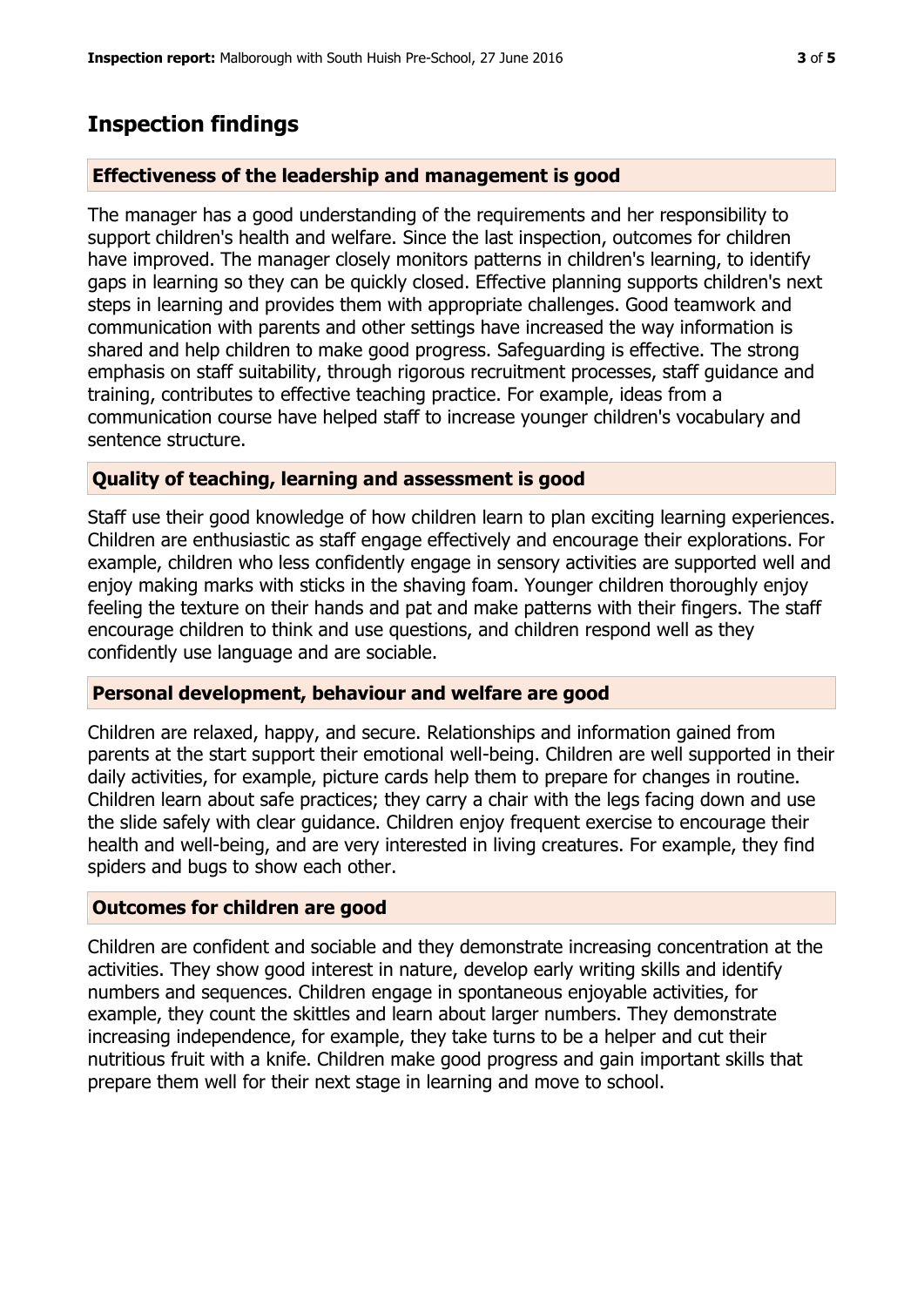# **Setting details**

| Unique reference number                             | EY310820                                            |  |
|-----------------------------------------------------|-----------------------------------------------------|--|
| <b>Local authority</b>                              | Devon                                               |  |
| <b>Inspection number</b>                            | 1032172                                             |  |
| <b>Type of provision</b>                            | Sessional provision                                 |  |
| Day care type                                       | Childcare - Non-Domestic                            |  |
| <b>Registers</b>                                    | Early Years Register                                |  |
| <b>Age range of children</b>                        | $2 - 4$                                             |  |
| <b>Total number of places</b>                       | 16                                                  |  |
| Number of children on roll                          | 29                                                  |  |
| <b>Name of registered person</b>                    | Malborough with South Huish Pre-School<br>Committee |  |
| <b>Registered person unique</b><br>reference number | RP903144                                            |  |
| Date of previous inspection                         | 3 November 2015                                     |  |
| <b>Telephone number</b>                             | 01548562301                                         |  |

Malborough with South Huish Pre-School registered in 2005 and operates from the grounds of Malborough and South Huish Primary School, Devon. The setting is open from 9am to 3.30pm on Monday to Thursday and from 9am to 1pm on Friday, term time only. There are four members of staff who work with the children, three of whom hold relevant early years qualifications. The setting receives funding to provide free early education for children aged two, three and four years.

This inspection was carried out by Ofsted under sections 49 and 50 of the Childcare Act 2006 on the quality and standards of provision that is registered on the Early Years Register. The registered person must ensure that this provision complies with the statutory framework for children's learning, development and care, known as the early years foundation stage.

Any complaints about the inspection or the report should be made following the procedures set out in the guidance 'Complaints procedure: raising concerns and making complaints about Ofsted', which is available from Ofsted's website: www.gov.uk/government/organisations/ofsted. If you would like Ofsted to send you a copy of the guidance, please telephone 0300 123 4234, or email enquiries@ofsted.gov.uk.